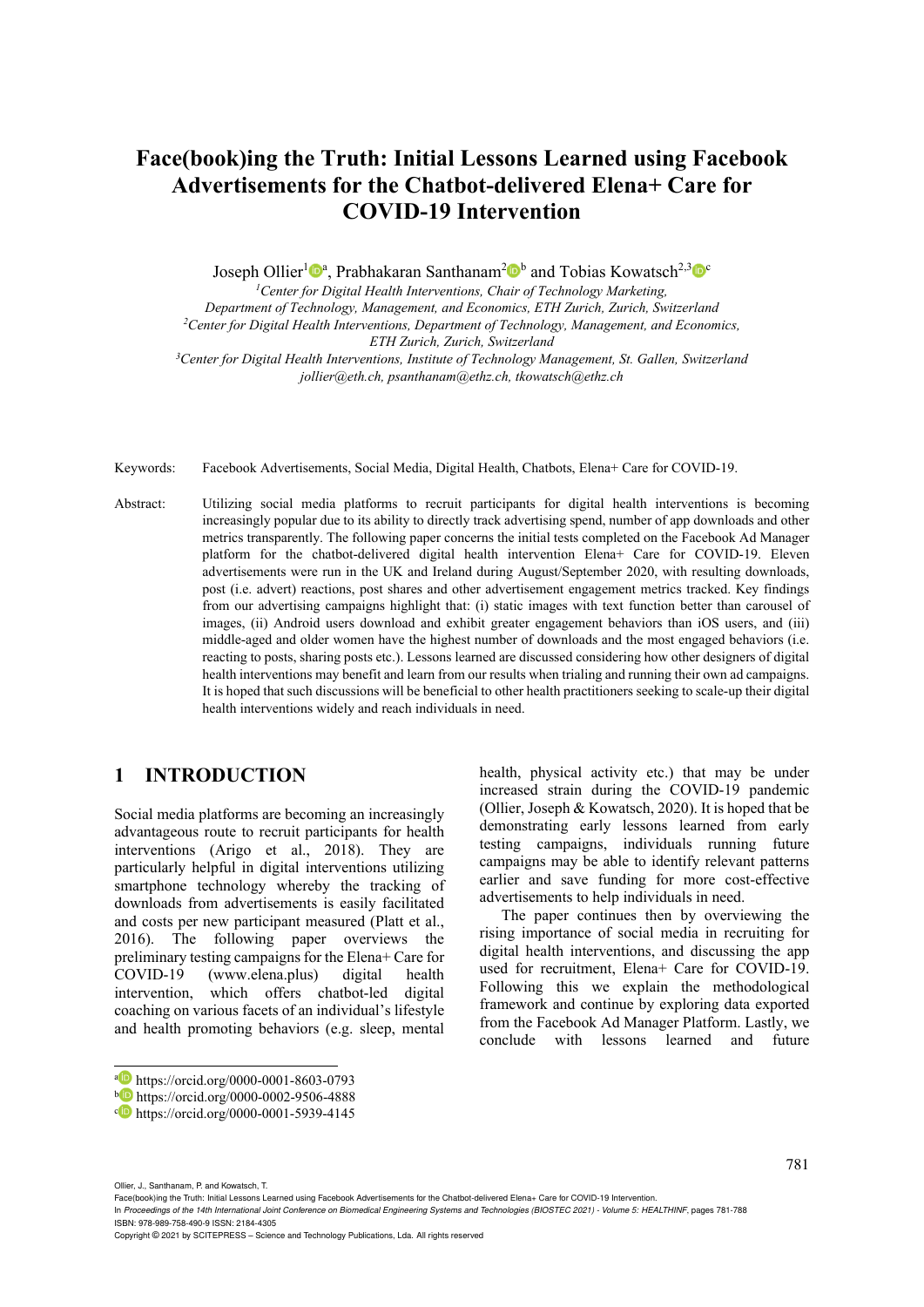considerations for other designers of digital health interventions.

#### **2 BACKGROUND**

#### **2.1 Social Media Recruitment**

In scaling up digital health interventions, and after the hard work of designing, implementing and testing a digital product, comes the next challenge of successful recruitment (Arigo et al., 2018; Platt et al., 2016). This challenge is often given less thought in planning stages, however, and less focus in academic research. A cursory search of Google Scholar with the term "digital health intervention", for example, returns a huge 2 440 000 search results, however when simply adding the additional word "recruitment" at the end of the search term only 154 000 search results are found, and when "social media recruitment" is added a comparably measly 136 000 search results are found. Therefore despite the importance of successful recruitment strategies for health interventions, social media recruitment is a relatively neglected area in healthcare research.

Recruitment success is vital however for all interventions, and particularly those aimed at population level health concerns such as obesity (Chou et al., 2014), mental health (Sanchez et al., 2020), alcoholism (Wozney et al., 2019) or the current paper's example Elena+ Care for COVID-19 (Ollier, Joseph & Kowatsch, 2020). Recruitment in such contexts is vital to generate enough participants to both help the public at large through cutting edge science as well as power statistical analyses which can analyze efficacy. Additionally, for other health interventions which target a smaller population group and have patient access granted via a medical organization, following up on initial success in an academic setting with wider recruitment will likely be a vital part of the marketing mix in translating a promising study to a digital start up's new digital product (World Health Organization, 2009).

As the proportion of spending on social media versus traditional media has been generally rising (Ma & Du, 2018) as marketing practice has utilized and adapted segmenting, targeting and positioning to better effectiveness with social media platforms (Canhoto et al., 2013; Kotler et al., 2016) for healthcare researchers the highly utilizable nature of social media is becoming an increasingly attractive recruitment route. It offers more focused targeting and opens the door for cost-effective recruitment of participants independent of medical organizations,

which may be particularly valuable in scaling up digital health intervention ideas into real products actively recruiting participants (World Health Organization, 2009).

#### **2.2 Elena+ Care for COVID-19**

The Elena+ digital health intervention is one such example of an emerging digital product scaling up with the use of social media advertisements for recruitment. Elena+ (Ollier, Joseph & Kowatsch, 2020) was developed by a group of researchers during Spring 2020 as the COVID-19 pandemic spread across the globe. It utilizes a chatbot embedded smartphone application to address the collateral damage of social distancing and lockdowns i.e. that health promoting behaviors within individual's lifestyles may be under increased strain (Javed et al., 2020). Therefore, the chatbot offers 43 coaching sessions focusing on psychoeducational training and activities in the fields of: COVID-19 information, physical activity, sleep, anxiety, loneliness, mental resources and diet and nutrition. The core recruitment strategy for Elena+ was based upon Facebook advertisements, of which findings from preliminary experimentations are presented in this paper.

#### **3 METHODOLOGY**

During August-September 2020 advertisements were created and displayed using the Facebook Ad Manager platform for Facebook Businesses. A variety of advertisements were tested which were either (i) *static images with text* or (ii) a *carousel of images*. Advertisements were run on both iOS and Android smartphone operating systems and for users within UK and Ireland in English only, with relevant links to the app store included on the advertisements and Facebook API for developers implemented so that downloads resulting from the link click could be tracked.

In total eleven advertisements were ran online, of which; (i) eight were of *static image with text* type (Figure 1) and three were *carousel of images* type (Figure 2); (ii) seven were aimed at iOS users and four at Android users; (iii) three were in the UK and eight were in Ireland. Each advertisement was run for up to one week, with a budget of circa 11 USD (10 CHF) per day. Various metrics were collected by the Facebook Ad Manager platform, and for the current analyses we looked at downloads as the primary result of interest, however, other engagement related metrics for the advertisement (post engagement, page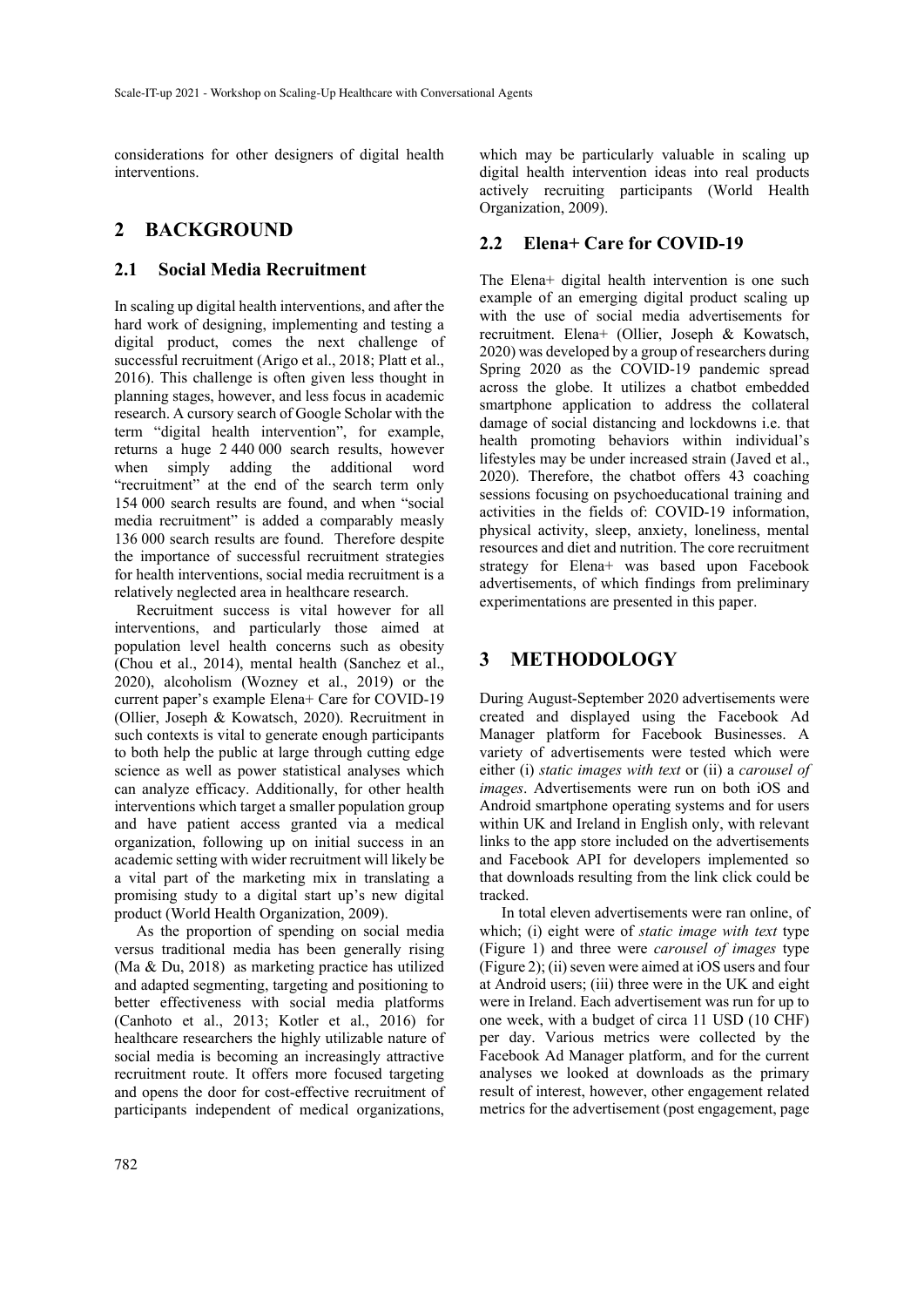engagement, post reactions, post shares) were also downloaded from the platform. Descriptive statistics were calculated to outline the relative performance of these advertisements.



Figure 1: Static Image with Text Advertisement.



Figure 2: Carousel of Images Advertisement.

## **4 RESULTS**

All advertisements ran on Facebook between 13<sup>th</sup> August to 22nd September 2020, with a resulting 186 downloads at a cost of 463.24 CHF (approx. 507 USD). Although we specified a guideline budget of 10 CHF per day and to pay "cost per result" (i.e. by downloads) some variation occurred due to increased advertisement engagement (as Facebook states may occur in their website documentation). Advertisements typically ran for one week; however, due to requirements of the Elena+ project (e.g. maintenance tasks) outside the scope of this paper, some fluctuations occurred. A summary can be seen below of each advertisement, the total number of days it ran, and total budget spent.

| Advert name                      | Days | Cost  |
|----------------------------------|------|-------|
| Ireland Static 01 (Android)      |      | 70.40 |
| Ireland Static 02 (Android)      |      | 76.22 |
| UK Static 01 (Android)           |      | 59.37 |
| UK Static 02 (Android)           |      | 75.74 |
| UK Static 01 (iOS)               |      | 60.38 |
| Ireland Static 01 ( <i>iOS</i> ) | 3    | 3.98  |
| Ireland Static 02 (iOS)          | 5    | 38.32 |
| Ireland Static 03 (iOS)          | 5    | 35.96 |
| Ireland Carousel 01 $(iOS)$      | 5    | 32.30 |
| Ireland Carousel 02 (iOS)        | 3    | 2.10  |
| Ireland Carousel 03 (iOS)        |      | 3.98  |

Table 1: Advertisement Summary.

### **4.1 Elena+ App Downloads**

Firstly, looking at simple comparisons between the types of advertisements run, the *static image with text* advertisement functioned much better than using a *carousel of images* with regard to downloads.

Figure 3 shows that from the three *carousel advertisements* run on iOS only one download resulted. Whereas for the eight *static image with text advertisements* (which were ran on both iOS and Android) resulted in 185 downloads. When considering the average ad return for downloads (i.e. no. of downloads divided by no. of advertisements used, hereafter referred to as AAR), *static image with text* resulted in 23.125 users per ad, whereas *carousel ad* only 0.33 users per ad.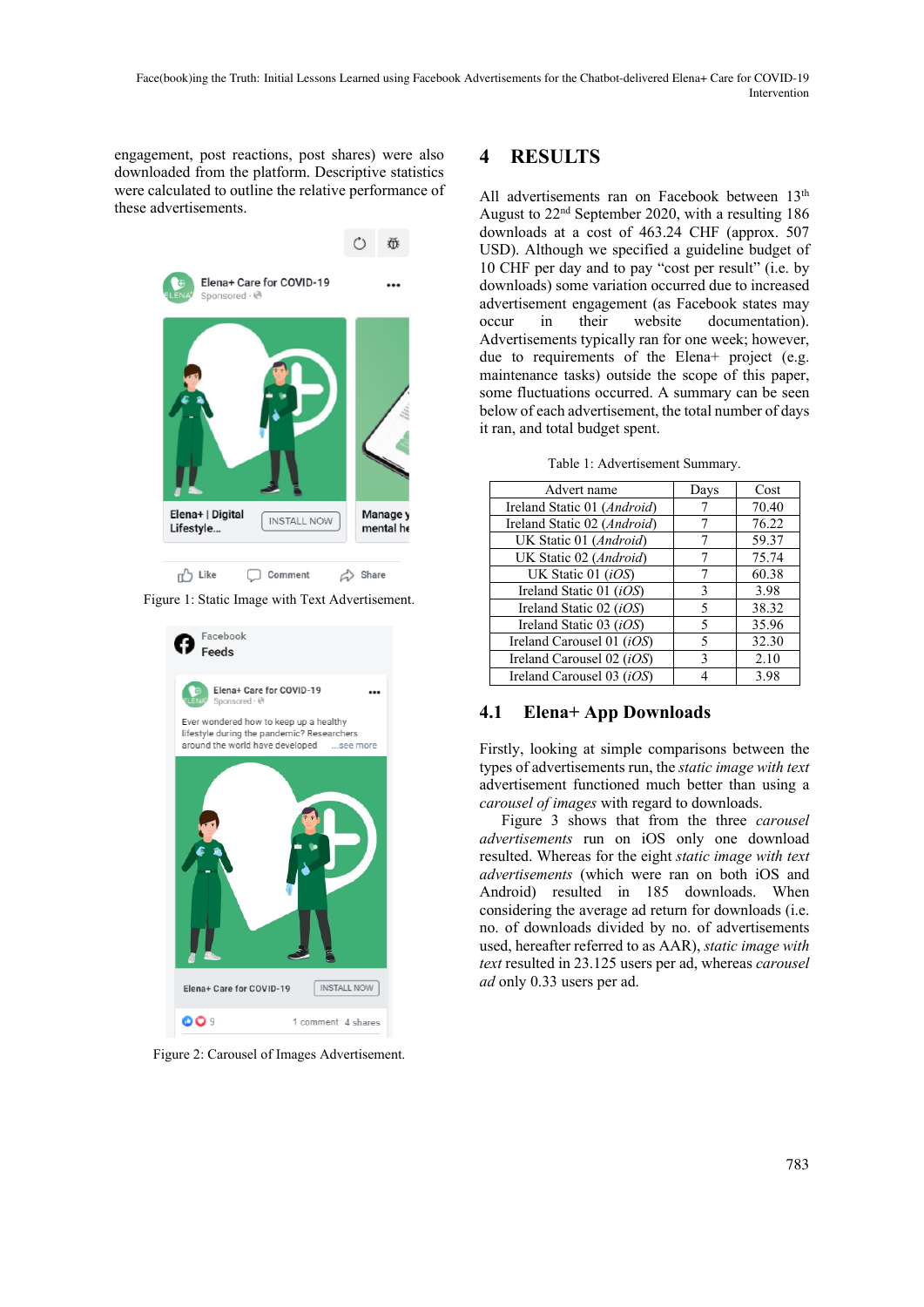

Figure 3: Downloads by Advertisement Type.



Figure 4: Downloads by Operating System.

When making a simple comparison between operating system of the seven advertisements aimed at iOS users and four advertisements at Android users, Figure 4 shows that running advertisements on Android resulted in much higher numbers of downloads. From the seven advertisements aimed at iOS users, 48 downloads resulted (AAR of 6.857) whereas for Android it was much higher (AAR of 34.5).



Figure 5: Downloads by Country.

A simple comparison by country in Figure 5 shows that the eight advertisements in Ireland resulted in 107 downloads (AAR of 13.375) whereas the three advertisements in the U.K. resulted in 79 downloads (AAR of 26.333). Figure 6 also shows gender and age of downloads, whereby females aged more than 35 years are downloading the app in greater numbers.



Figure 6: Downloads by Age and Gender.

A summary of number of downloads for all factors discussed above is shown below for Ireland (Figure 7) and the U.K (Figure 8).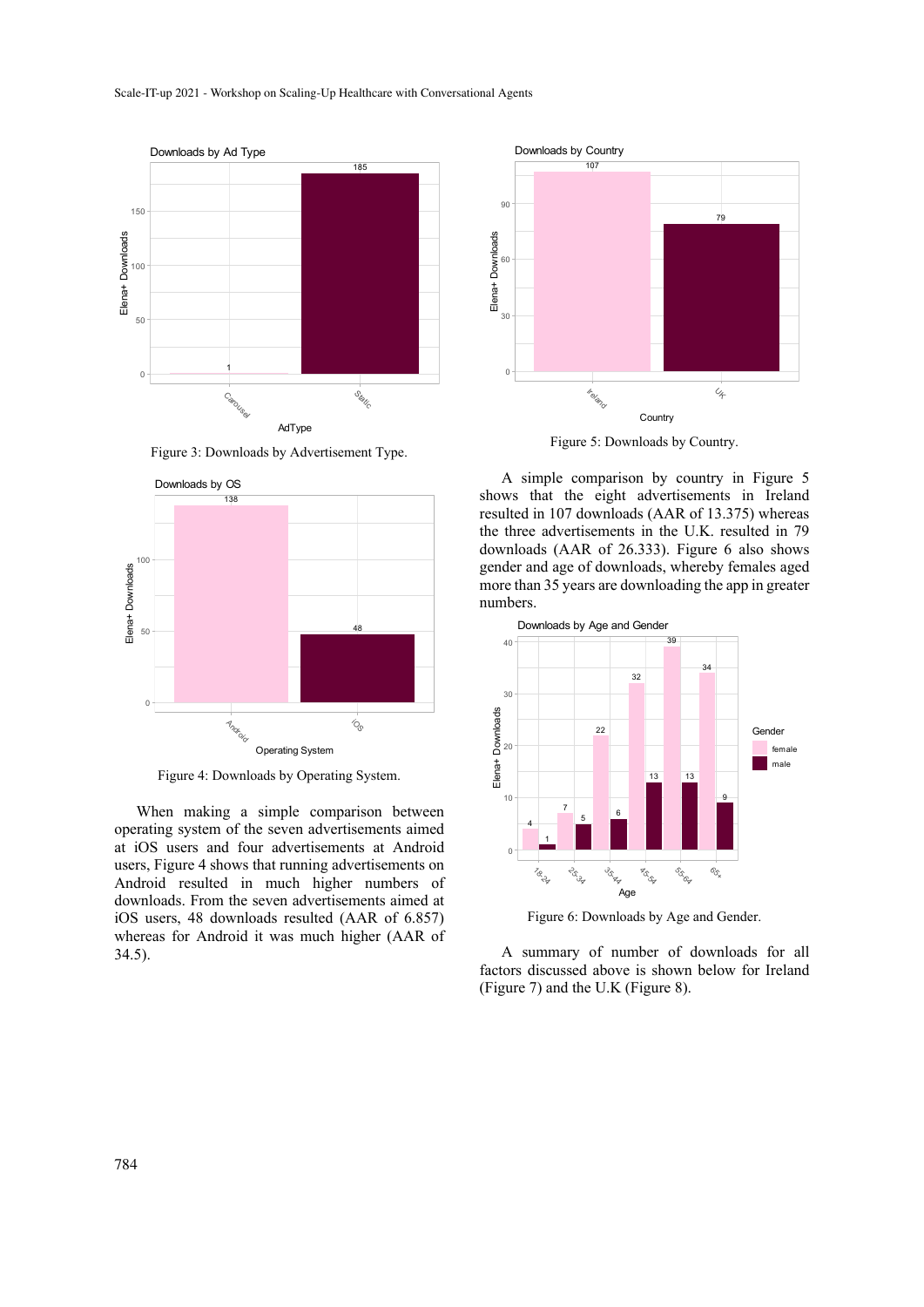

Figure 7: Downloads by Ad Type, Operating System, Age and Gender in Ireland.



Figure 8: Downloads by Ad Type, Operating System, Age and Gender in in the U.K.

#### **4.2 Advertisement Engagement Metrics**

To complement the above findings a brief summary of advertisement engagement metrics is provided in this section overviewing how the advertisements also affected a few selected promotional metrics. These include: (i) post engagement, (ii) page engagement, (iii) post reactions, and (iv) post shares.

Post engagement is defined by Facebook as "all actions people take involved your ads" such as "reacting to, commenting on or sharing the ad, claiming an offer, viewing a photo or video, or clicking on a link.". Facebook defines this as a useful measure to see how relevant the advertisements were to the recipients.



Figure 9: Post engagement by Age, Gender, OS and Ad Type.

As can be seen in Figure 9, middle-aged and older women have the highest total summed quantity of post engagement. Static Android advertisements drive best post engagement, as no carousel advertisements were run on Android, comparison is not possible however.

Page engagement includes "interactions with your Facebook Page and its posts" and actions such as "liking your Page, reacting with 'Love' to a post, checking in to your location, clicking a link and more.". As with post engagement, Facebook notes page engagement as a useful metric to see how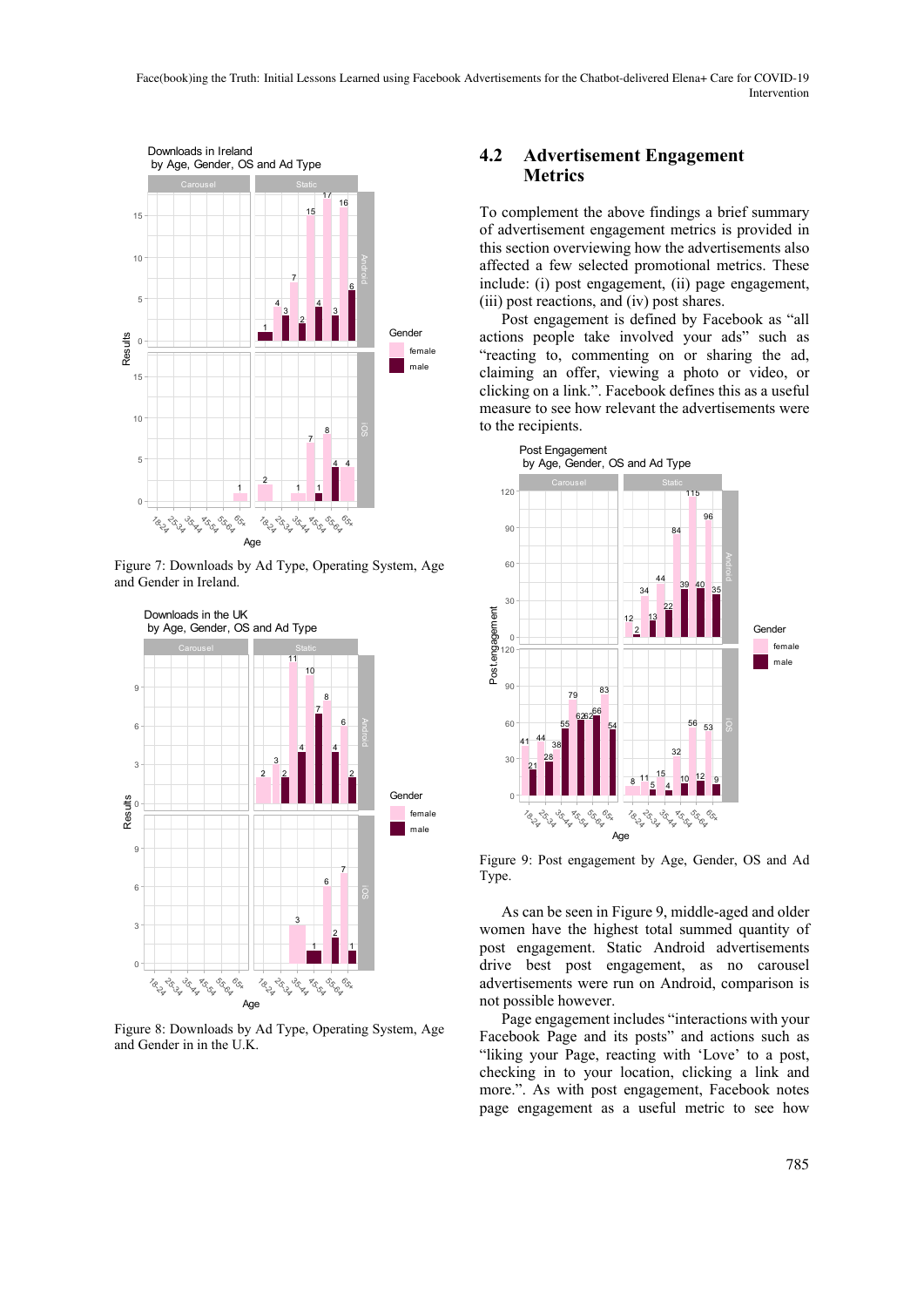relevant the advertisements were to the given audience.



Figure 10: Page engagement by Various Factors.



Figure 11: Post reactions by Various Factors.

The summed total on page engagement (Figure 10) is highest again for static Android advertisements, and women from 35+ years again exhibit the highest engagement.

Post reactions includes all types of reactions to an ad, such as reacting with "like, love, haha, wow, sad or angry.". Facebook states that this helps advertisements perform better, as individuals automatically start to follow updates related to the ad (i.e. new comments, reactions etc.) which can drive further engagement with a business page and content. As can be seen in Figure 11, post reactions are once more best performing for static advertisements on Android, and at least for Android users, the aforementioned pattern of middle-aged and above women scoring highest appears to be exhibited.



Figure 12: Post shares by Various Factors.

Post shares includes whether individuals share the advertisement, for example on their or others' timelines, in groups, on other pages etc. However, it does not measure any subsequent engagement after that point (for example, comments on shared posts, or whether individuals that see the shared post navigate to the original ad and take any actions). Similar to previous results, Figure 12 indicates that general middle-aged and older females are primarily sharing the advertisements based on available results thus far.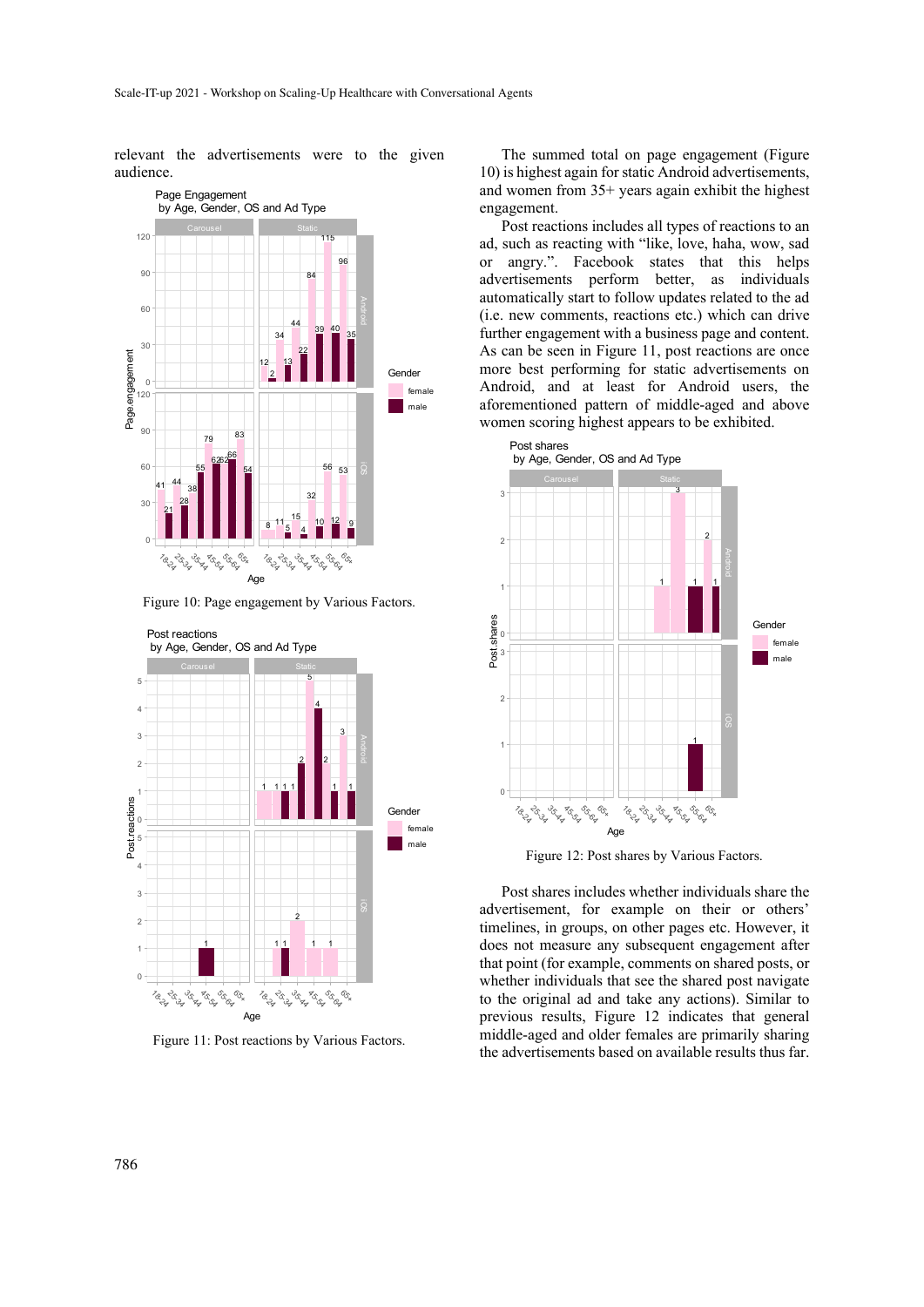## **5 DISCUSSION**

Our findings have highlighted that Android users are more responsive to the advertisements in terms of both downloads, the primary metric of interest, as well as engagement metrics. This shows that Android may be a more cost-effective platform as more results were found directly from the advertisements themselves, and via their higher engagement, Android users effectively market the app further to their contacts via their greater activity and interactions with both the advertisements and the Elena+ Facebook page. It is possible therefore that Android users as a whole are less data privacy sensitive, and thus interact more. This may be likely, as Android phones can range from relatively cheap to very expensive when bought firsthand and brand new, whereas iOS models are always relatively expensive. As income level is indicative of education (Tolley & Olson, 1971), and higher digital literacy results in more privacy protective behaviors (Park, 2011), it may be due to less affluent/less educated individuals being represented amongst Android users.

 Regarding the prevalence of middle-aged aged and above females being primary downloaders and those exhibiting engaged behaviors, the authors feel that this perhaps is related to either the ad or app content. It may be simply that men and youth found the simple advertisements we used less attractive, as these groups, stereotypically, exhibit greater affinity to new technology and technological devices (Olson et al., 2011; Venkatesh & Morris, 2000). Thusly, for targeting youth or men, perhaps better ad content (media, text) was required. Alternatively, however, it may simply represent that middle-aged and older women are a particular at-risk group for the intervention used in this study i.e. Elena+ Care for COVID-19. Often middle-aged and older women are responsible for care roles in the family (Dahlberg et al., 2007) (i.e. caring for children, caring for elderly relatives or both), and may also still be in employment. Adding the additional strain of the pandemic and social distancing/isolation requirements on top of all other respective duties could therefore disproportionally affect the group of middle-aged women and could be an alternative explanation as to why they downloaded/engaged most often after being exposed to advertising.

### **6 CONCLUSIONS**

In summary these preliminary findings from the Facebook advertising campaigns are not to be taken as definitive proof due to the relatively small budget and duration of the campaigns and the fact that there are likely many variations of success contingent on the medical intervention being utilized and patient population. However, it is hoped that by sharing our findings on utilizing social media for driving downloads of app, Elena+ Care for COVID-19, others may benefit and that needless costs are not duplicated by repeatedly running trial and error advertising campaigns to find what works best, and may enable practitioners to draw meaningful conclusions in their own fields more speedily, saving budget for reaching potential beneficiaries of their digital health interventions.

### **REFERENCES**

- Arigo, D., Pagoto, S., Carter-Harris, L., Lillie, S. E., & Nebeker, C. (2018). Using social media for health research: Methodological and ethical considerations for recruitment and intervention delivery. *Digital Health*, *4*, 205520761877175. https://doi.org/10.1177/2055207618771757
- Canhoto, A. I., Clark, M., & Fennemore, P. (2013). Emerging segmentation practices in the age of the social customer. *Journal of Strategic Marketing*, *21*(5), 413–428.

https://doi.org/10.1080/0965254X.2013.801609

- Chou, W. S., Prestin, A., & Kunath, S. (2014). Obesity in social media: a mixed methods analysis. *Translational Behavioral Medicine*, *4*(3), 314–323. https://doi.org/10.1007/s13142-014-0256-1
- Dahlberg, L., Demack, S., & Bambra, C. (2007). Age and gender of informal carers: A population-based study in the UK. *Health and Social Care in the Community*, *15*(5), 439–445. https://doi.org/10.1111/j.1365- 2524.2007.00702.x
- Javed, B., Sarwer, A., Soto, E. B., & Mashwani, Z.-R. (2020). Impact of SARS-CoV-2 (Coronavirus) Pandemic on Public Mental Health. *Frontiers in Public Health*, *8*, 292. https://doi.org/10.3389/fpubh.2020.00292

- Kotler, P., Kartajaya, H., & Setiawan, I. (2016). *Marketing 4.0: Moving from traditional to digital*. John Wiley & Sons.
- Ma, J., & Du, B. (2018). Digital advertising and company value: Implications of reallocating advertising expenditures. *Journal of Advertising Research*, *58*(3), 326–337. https://doi.org/10.2501/JAR-2018-002
- Ollier, Joseph & Kowatsch, T. (2020). *Elena+ Care for COVID Website*. 2020. elena.plus